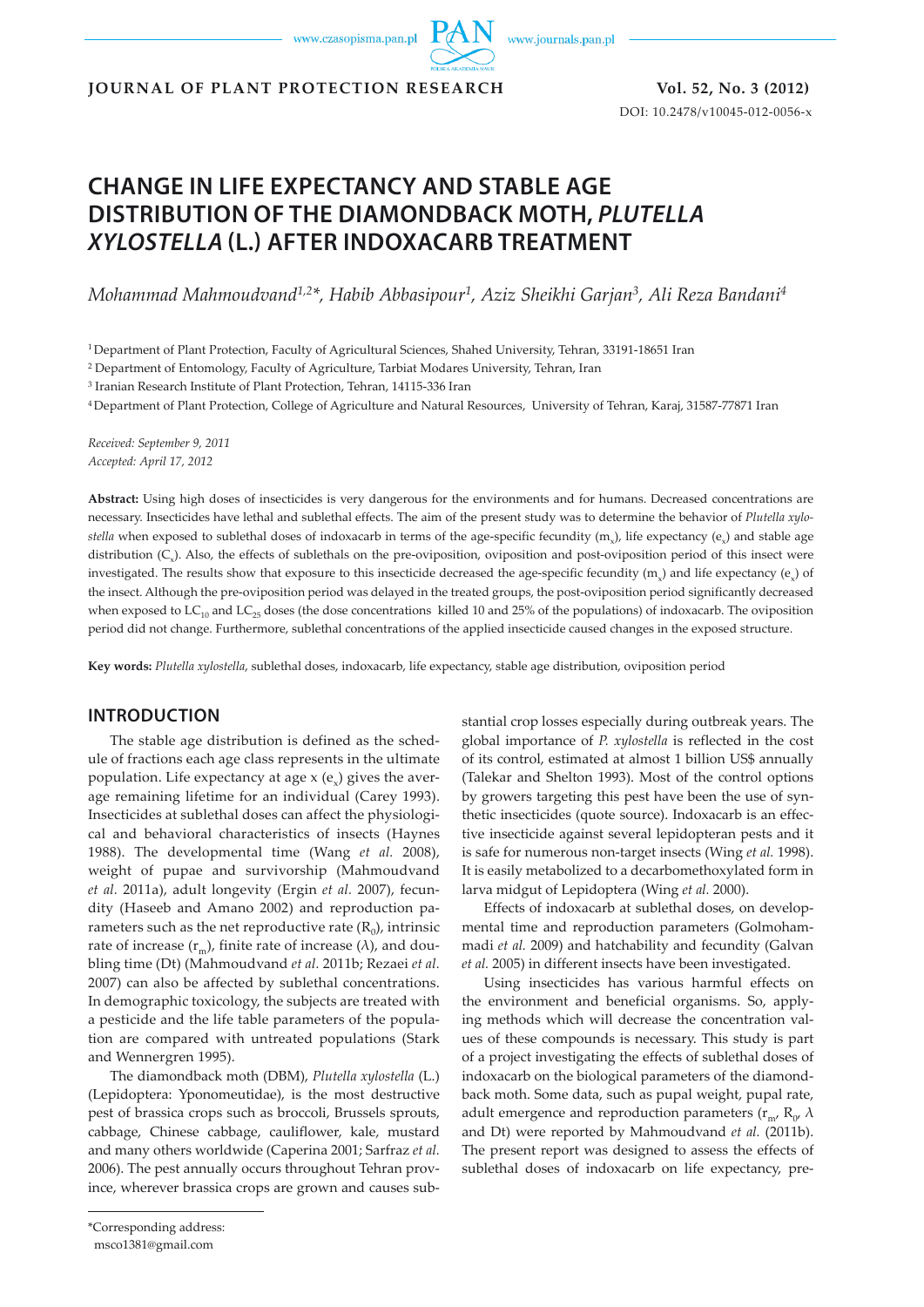www.czasopisma.pan.pl

**PAN** 

oviposition, oviposition and post-oviposition period, and stable age distribution of *P. xylostella*.

## **MATERIALS AND METHODS**

#### **Insect Rearing**

The initial *P. xylostella* colony was collected in August, 2008 from cauliflower fields at Shahre-Rey, south of Tehran, Iran. For egg laying, about 500 adults of *P. xylostella* were placed in a plastic cage (50x30x30 cm) and the eggs were transferred to cauliflower leaves, *Brassica oleracea*  var. *botrytis* as food material to continue their development. The insect stock was maintained at 25±1°C and 65±5% relative humidity (RH) under a 16:8 (L:D) photoperiod in the growth chamber.

#### **Bioassay tests**

For bioassay experiments, a leaf dip method was used (Tabashnik and Cushing 1987). Cabbage leaf discs (3 cm in diameter) were dipped in different concentrations (0.75, 2.25, 4.5, 7.5, 15 and 22.5 mg/l) of indoxacarb (Avaunt® 150 SC, DuPont) solutions containing 0.02% Tween-80 for 30 sec. In the control, the leaf discs were dipped in water with 0.02% Tween-80. The treated leaf discs were permitted to dry at room temperature for 2 h. Then, the dry-treated leaf discs were placed in a plastic cup (3 cm in depth and 5.5 cm in diameter). The third larval instars which had been starved for 2 h ( $n = 10$ ) were released on the leaf discs. These tests were replicated 4 times and at least 60 third larval instars were used for each concentration. Mortality was recorded 48 h after treatment. The d*ata were analyzed* by linear regression fitted to a *probit* model using SAS software (SAS Institute 1997). Estimated  $LC_{10}$  and  $LC_{25}$  of leaf dip bioassay on the third instars of *P. xylostella* at 48 h were 0.66 (mg/l) and 1.69 (mg/l), respectively.

#### **Treatment with sublethal doses of indoxacarb**

Cabbage leaf discs were treated with  $LC_{10}$  and  $LC_{25}$  concentrations of indoxacarb and the control group was treated with 0.02% of Tween-80. After drying, the third larval instars which had been starved for  $2 h (n = 25)$ , were placed on treated leaves in a plastic cup (3 cm deep and 5.5 cm in diameter). For each treatment, 8 replicates were used. After 48 h, survivors were provided fresh cabbage leaves up to pupation. After emergence, 20 pairs of emerging adults from each treatment were selected and each pair was released in an independent plastic cage (14x11x5 cm). A sugar solution (10%) was used to feed the adults. Cabbage leaves were placed in each cage for ovipositon. Leaves were replaced with fresh ones and number of eggs laid was recorded daily. This process continued until the death of adults.

#### **Data analysis**

Since there are  $l_{v}$  individuals that survive to age  $x$  in the cohort and a total of  $T_{\rm v}$  insect-days remaining to these  $l_x$  individuals, the life expectancy  $(e_x)$  was obtained by this equation:  $e_x = T_x/l_x$  (Carey 1993). The age-specific fecundity  $(m<sub>x</sub>)$  was calculated through M<sub>x</sub> (gross maternity)

x number of female/all. The stable age distribution  $(C_{\mathcal{V}})$ was assessed by this formula:

$$
\frac{e^{-rx}L_x}{\sum_{x=0}^{\omega}e^{-rx}L_x}
$$

where:

r – intrinsic rate of increase,

 $x - age$ 

e–rx – the expotential of intrinsic rate of increase and age, w – the last day of female life,

*Lx* – survival rate.

One way ANOVA was used for statistical analysis and p < 0.05 was accepted as the significance level. Means were compared by Tukey's Studentized Range Test. For all the analyses, SAS software was used (SAS Institute 1997).

## **RESULTS**

### Changes in age-specific fecundity (m<sub>c</sub>) after indoxacarb **treatment**

Figure 1 shows the age-specific fecundity  $(m<sub>v</sub>)$  of *P. xylostella* in the control and treated groups with indoxacarb at the sublethal doses. Egg laying started on the 21st day of life (along with adult emergence) in the control. However, in treated groups with sublethal concentrations ( $LC_{10}$  and  $LC_{25}$ ) of applied insecticide, egg laying occurred at day 22 and 23, respectively (Fig. 1).

## **Effects of sublethal indoxacarb concentrations on life expectancy**

Sublethal concentrations of indoxacarb decreased the life expectancy (e<sub>x</sub>) of *P. xylostella*, although life expectancy in both the control and treatment groups increased for a short time at the beginning (days 4–9) (Fig. 2). Values of life expectancy in the first day of life of the untreated group were 28.56 and in  $LC_{10}$  and  $LC_{25}$  doses of indoxacarb at the beginning of life were 24.53 and 21.73. In the first day after adult emergence, life expectancy values of the control, LC<sub>10</sub> and LC<sub>25</sub> of indoxacarb were 20.15, 19.20 and 17.33 days, respectively.

## Effects of indoxacarb on stable age distribution (C<sub>x</sub>) of **the offspring generation**

Sublethal doses of indoxacarb changed the stable age distribution (C<sub>x</sub>) of the offspring generation of *P. xylostella* (Table 1). The highest rate of population in all groups was in the larva stage. On the other hand, the lowest rate of population was observed in the adult stage. Total percentage of egg, larval and pupal stage in the control was 97.6% and percentage of adult stage was 1.8%. Percentage of the adult stage was 3 and 3.1% in  $LC_{10}$  and  $LC_{25}$  of indoxacarb treated groups. These results indicated that sublethal doses of indoxacarb decreased the trend of preadult stages and increased the rate of the adult stage in treated populations.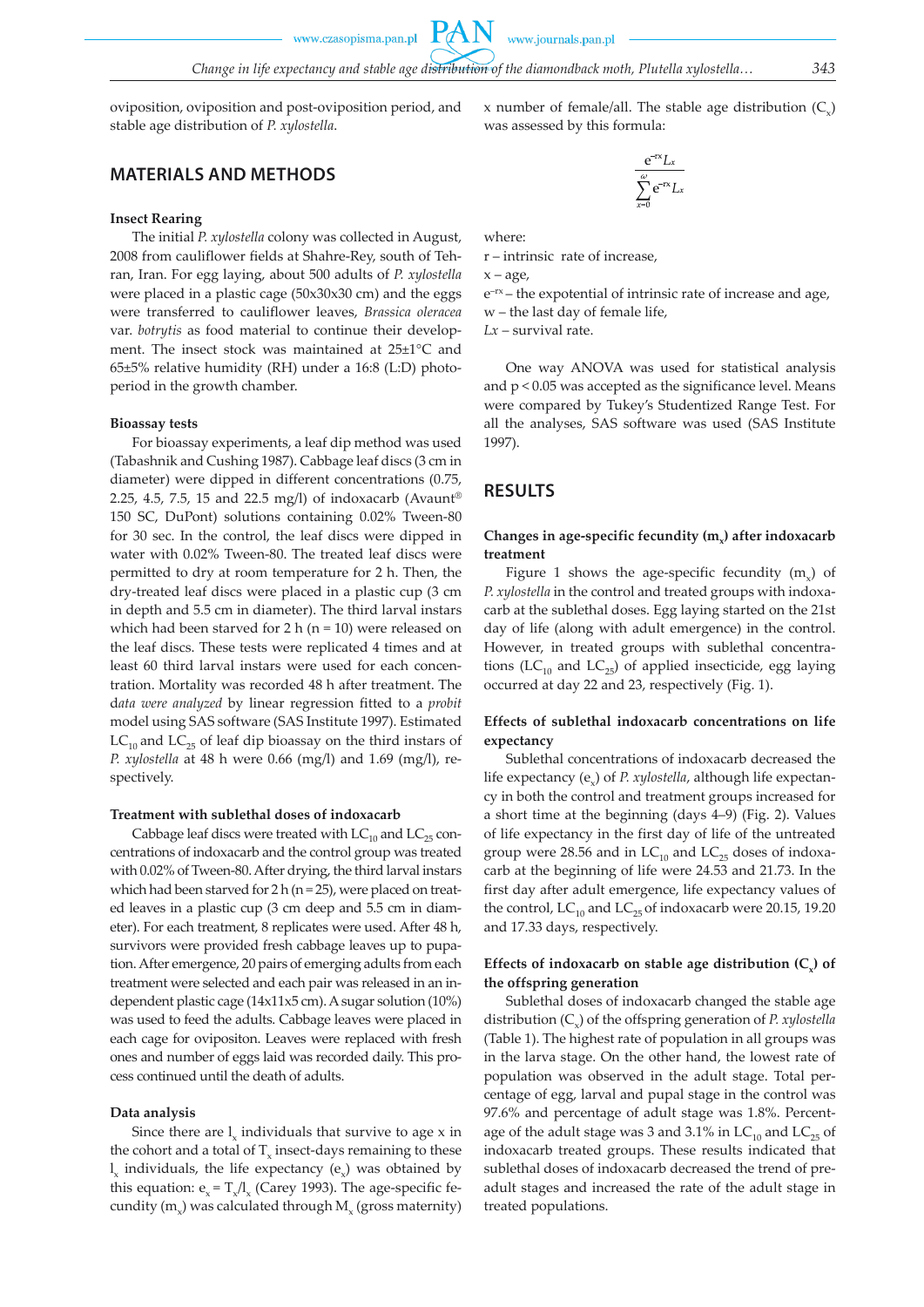Fig. 1. Effects of sublethal concentrations (LC<sub>10</sub> and LC<sub>25</sub>) of indoxacarb on age-specific fecundity (m<sub>x</sub>) of *P. xylostella* during their lifetime



Fig. 2. Effects of sublethal doses (LC<sub>10</sub> and LC<sub>25</sub>) of indoxacarb on life expectancy (e<sub>x</sub>) of *P. xylostella* throughout their life

Table 1. Effect of sublethal concentrations of indoxacarb on stable age distribution  $(C<sub>x</sub>)$  of *P. xylostella* 

| Treatment   | Egg  | Larva | Pupa | Adult |
|-------------|------|-------|------|-------|
| The control | 45.5 | 47    | 5.1  | 1.8   |
| $LC_{10}$   | 42.9 | 43    | 10.9 |       |
| $LC_{25}$   | 42   | 42    | 12.9 | 3.1   |

#### **Oviposition period**

It can be seen in figure 3 that sublethal effects of indoxacarb on the pre-oviposition (the time between adult emergence and first oviposition), oviposition and postoviposition period of *P. xylostella*. Indoxacarb in sublethal doses, significantly increased the pre-oviposition period of *P. xylostella* (F = 6.15, P *=* 0.0038, df = 2, 57) (Fig. 3a), However, indoxacarb had no effect on the ovipositon period (F = 1.92, P *=* 0.1566, df = 2, 57) (Fig. 3b). The post-oviposition period was significantly decreased by both concentrations compared to the control  $(F = 5.33, P = 0.0076, P)$  $df = 2, 57$  (Fig. 3c).

# **DISCUSSION AND CONCLUSIONS**

Sublethal concentrations of indoxacarb had a decreasing effect on the age-specific fecundity  $(m<sub>v</sub>)$ , and life expectancy  $(e_x)$  of the diamondback moth. In addition, this insecticide could change the stable age distribution  $(C<sub>x</sub>)$ of the treated population compared to the control. The impact of indoxacarb on the oviposition parameters was also obvious. Clearly, the influence of  $LC_{25}$  specimens was stronger than that of  $LC_{10}$  concentration.

The highest values of age-specific fecundity  $(m<sub>v</sub>)$  in the control and  $LC_{10}$  concentration of insecticide were seen in the initial days of adult emergence. Galvan *et al.* (2005) found that indoxacarb significantly decreased fecundity of *Harmonia axyridis* Pallas (Col.: Coccinelidae).

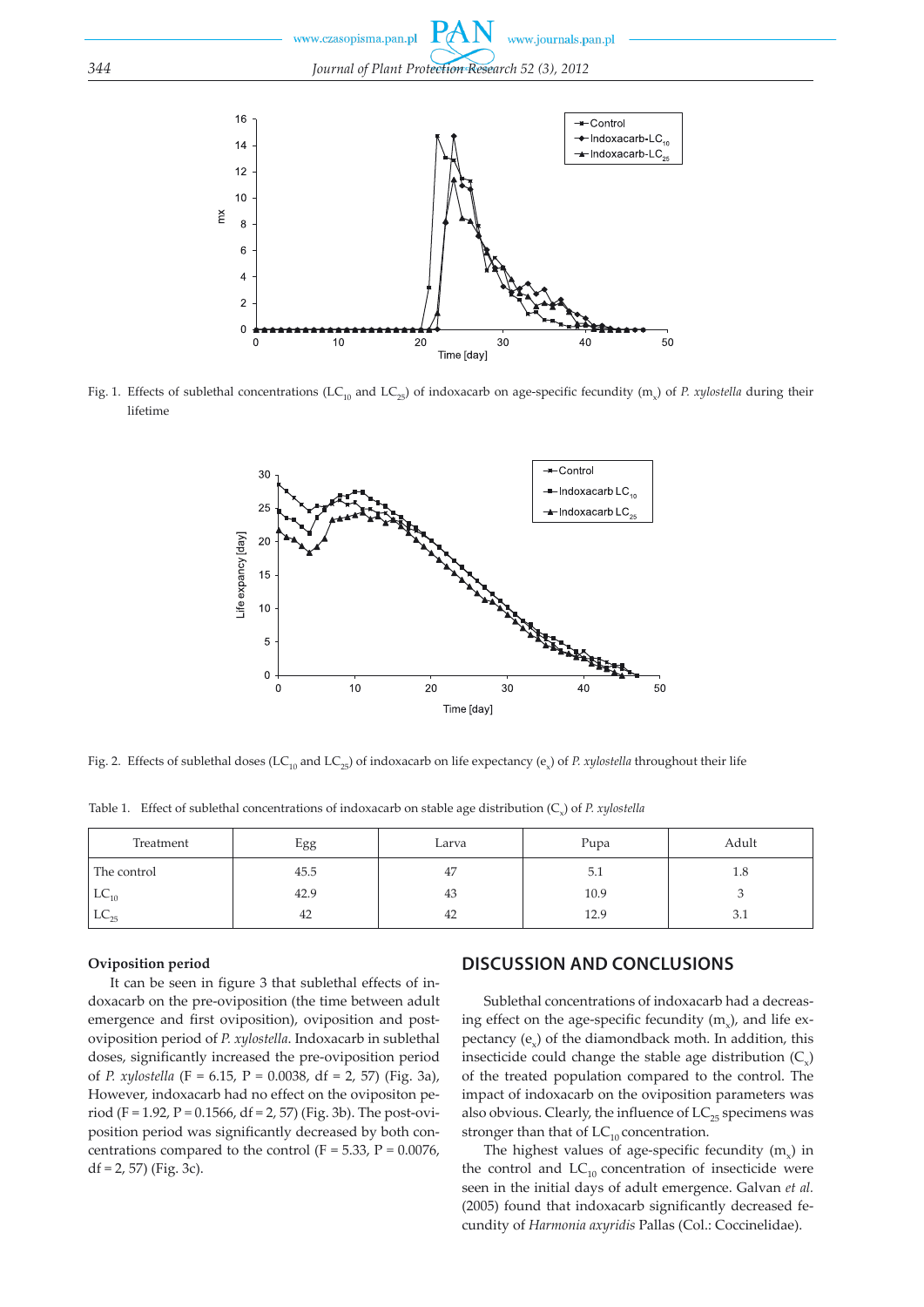

Fig. 3. Effect of sublethal doses of indoxacarb on the pre-oviposition (a), oviposition (b) and post-oviposition period (c) of females of *P. xylostella* (pre-oviposition: F = 6.15, P *=* 0.0038, df = 2, 57; oviposition: F = 1.92, P *=* 0.1566, df = 2, 57; post-oviposition; F = 5.33, P *=* 0.0076, df = 2, 57)

In our current study, the life expectancy of the diamondback moth was lower in indoxacarb groups in comparison with the control, in the beginning days of the treatment. After four days of exposure, the life expectancy intensified both in the control and treated groups and then 5 days after (day 9) exposure, it declined. This diminishing effect continued to the last day of insects' life in all groups. Increasing the life expectancy in the mentioned time, may be due to decreasing the mortality of insects after a period of high death. The highest mortality was observed in the first and second larval instars of the next generation. In a stable population, the trend of the preadult stages is higher than that in the adult stage. Thus, if a factor can increase the rate of the adult stage of a pest, it may be considered as a good factor for the movement of the population to instability. In this study, age distribution of *P. xylostella* changed after exposure to indoxacarb. Similarly, Acheampong and Stark (2004) reported that in treating *Diaeretiella rapae McIntosh* (Hym.: Aphidiidae) using a mixture of pymetrozine and Sylgard 309 (adjuvant), the adult trend increased compared with the control. Similar to this study, Mahmoudvand *et al.* (2011c) stated that sublethal concentrations of an Insect Growth Regulators (IGR), hexaflumuron had affected  $e_x$  and  $m_y$  of *P. xylostella*. Also, hexaflumuron at sublethals decreased fertile eggs per day in *P. xylostella*. Yin *et al.* (2008) reported that the pre-oviposition period of *P. xylostella* exposed to spinosad, increased. In contrast with our study, Josan and Singh (2000) found that the oviposition period of *P. xylostella* treated with lufenuron, significantly decreased. In our study, the ovipositon period did not change. A decrease in the post-oviposition period was shown in those moths from the treated groups, which were seen to die after oviposition sooner than those from the control.

In conclusion, the present results demonstrated that sublethal doses of indoxacarb can profoundly affect the survival and reproduction parameters of *P. xylostella*. This insecticide can also reduce the number of fertile eggs per day and fertile eggs per female per day in this pest. Furthermore, exposure to sublethal concentrations of indoxacarb can alter the stable age distribution of the next generation. Further studies, however, are needed to assess the effect of these sublethal doses of indoxacarb on *P. xylostella* in the next generations.